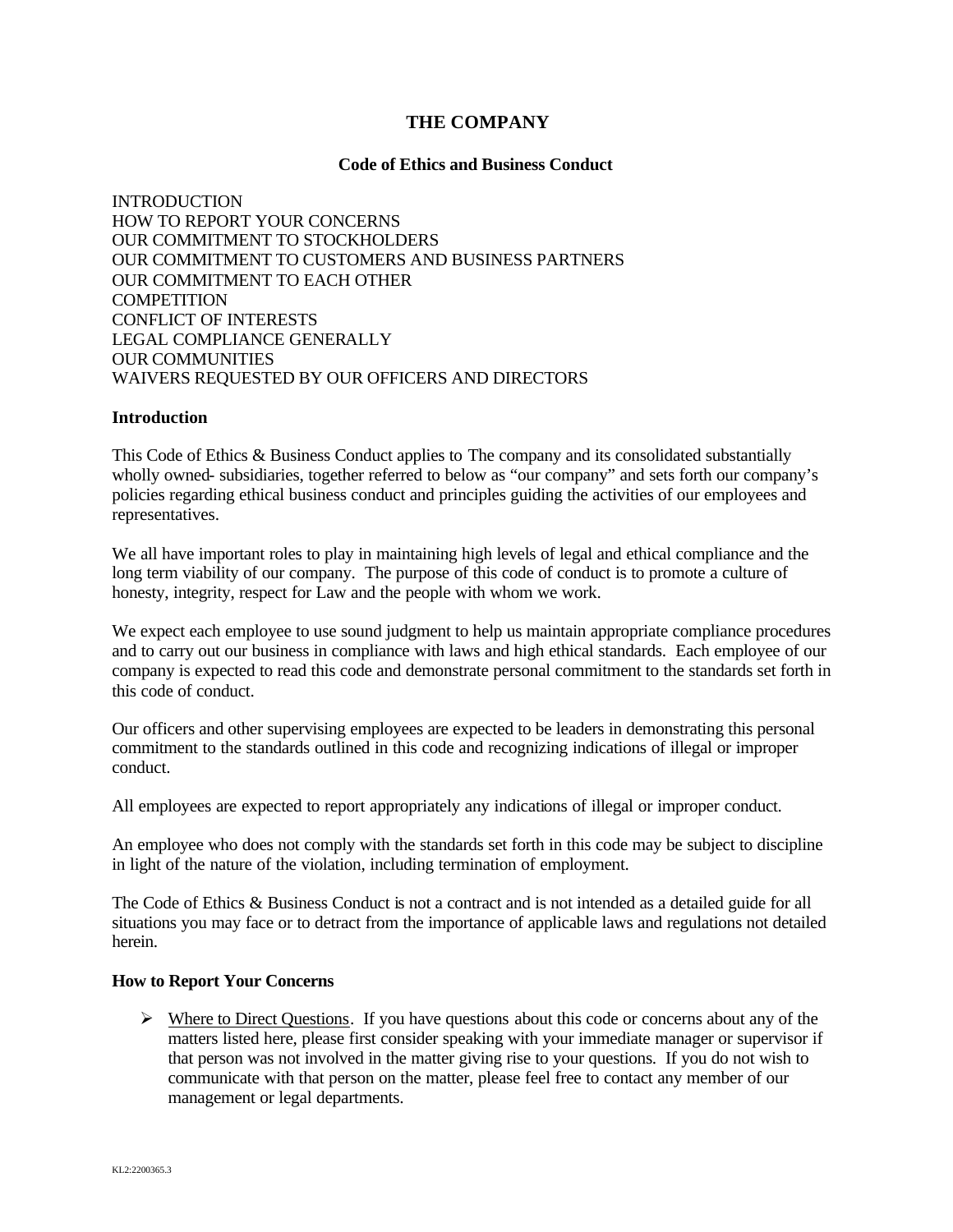- $\triangleright$  Good Faith Concerns Are Protected. We encourage each of our employees to report any concerns that others in our company may have engaged in illega l or unethical conduct relating to our business. We do not discriminate against employees who report their good faith concerns to us. In addition, our company may not discharge or otherwise discriminate in any manner against, or threaten or harass, an employee for any lawful act by the employee to provide information or assist in an investigation by us or any other governmental authority or agency, of violations of applicable securities laws or any applicable law relating to fraud against shareholders.
- $\triangleright$  False Claims Are Prohibited. However, it is a violation of our standards for any employee to communicate a report claiming illegal or unethical conduct which the employee knows to be false.
- $\triangleright$  Where to Report Your Concerns. If you wish to report or discuss any problem concerning our company or the matters outlined below, please promptly inform your supervising manager, or report the matter to our General Counsel. If you wish to communicate any matter anonymously, you are free to do so, and we will maintain the confidentiality of your communication to the extent possible under applicable laws. Communications intended to be confidential should be mailed in writing without indicating your name or address to the Chairman of the Audit Committee whose contact information can be found on our web site.
- $\triangleright$  Audit Committee Available to Hear About Accounting Matters. In addition to the above, if you have concerns about accounting, internal accounting controls, or auditing matters relating to our company, you are also free to contact the audit committee of our board of directors directly. Inquiries or communications intended to be anonymous should be mailed in writing without indicating your name or address to the Chairman of the audit committee, whose contact information can be found on our web site. Also, If you wish to speak to the Chairman of our Audit Committee, in person, please see the contact information posted on our web site.

### **Our Commitment to Stockholders**

We expect our employees to share a commitment to protect our assets and manage our business in the best interests of our stockholders.

- $\triangleright$  Accuracy of our records and reporting: All financial and other business information pertaining to our company must be accurately recorded, all financial records and transactions must adhere to our system of internal controls and accounting requirements, and no one shall enter any false or artificial information in our records or reporting systems. All company information must be reported honestly and accurately, whether in internal personnel, safety, or other records or in information we release to the public or file with government agencies.
- $\triangleright$  Disclosure Controls and Procedures. We are required by SEC rules to maintain effective "disclosure controls and procedures" so that financial and non-financial information we are required to report in our SEC filings is timely and accurately reported both to our senior management and in the filings we make. All employees are expected, within the scope of their employment duties, to support the effectiveness of our disclosure controls and procedures and to comply with disclosure requirements in accordance with local and foreign applicable laws.
- $\triangleright$  Stock Trading and Confidential Information Policy. The company's stock trading policy prohibits any employee who is aware of material nonpublic information concerning the company, its affiliates or concerning third parties with whom the company does business, from buying or selling securities of our company, its affiliates or of those third parties (until after the material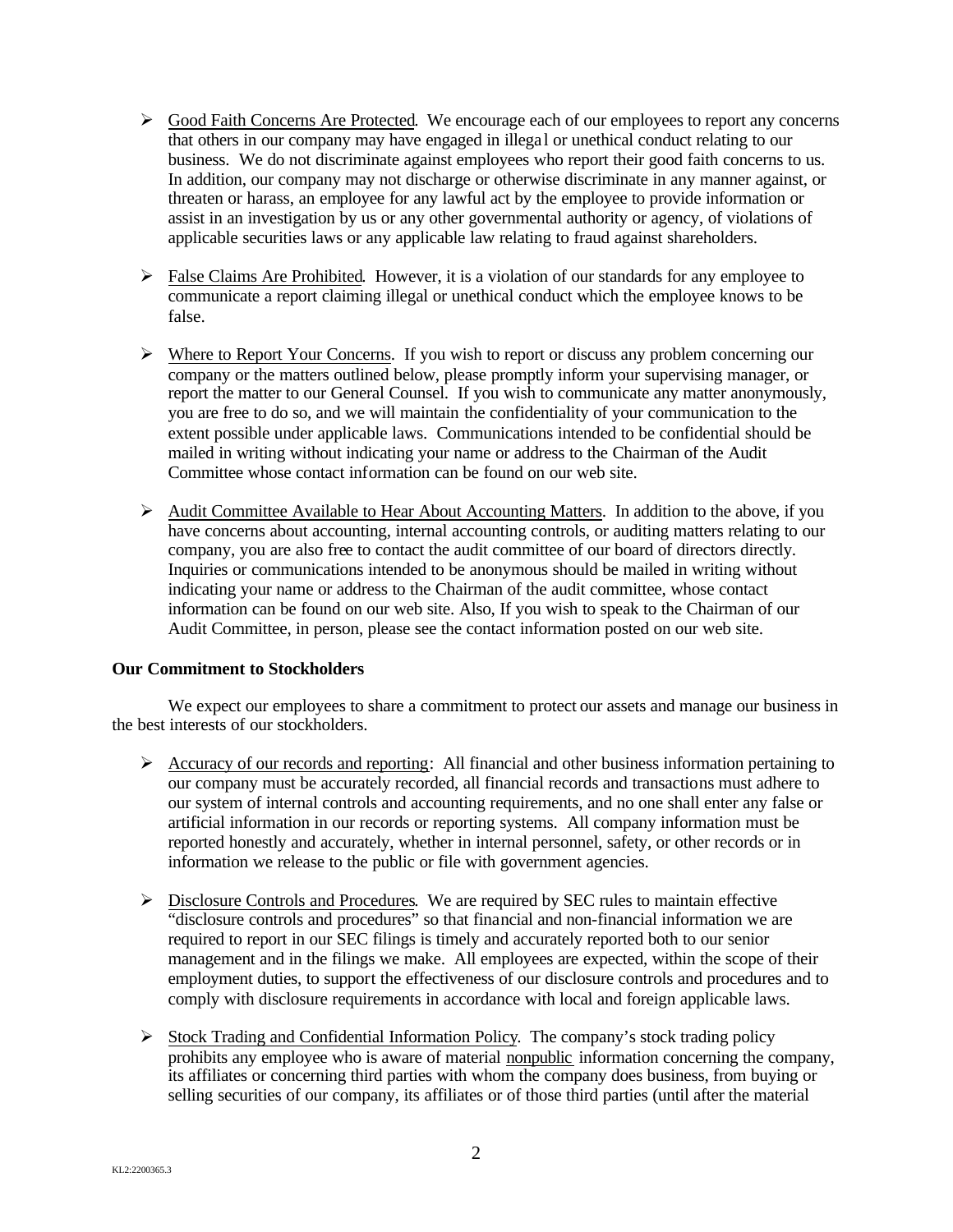information has been fully disclosed to the public). Employees must not disclose or "tip" any of this material nonpublic information to family, friends or others outside the company. (However, the trading restriction on our company securities or those of its affiliates or such third parties would not apply to sales or purchases in accordance with a "trading plan" validly adopted in compliance with applicable SEC rules.)

- ♦ No Selective Disclosure. In addition, applicable securities rules also prohibit selective disclosure of material nonpublic information to those outside the company in most circumstances. Therefore, all employees are expected to assist the company in keeping all material nonpublic information about the company strictly confidential unless and until the company makes an authorized press release or other authorized public communication or filing.
- ♦ Information to the Public . Our policy is to provide public dissemination of material information about our business only through our employees authorized for this purpose. Employees are not under any circumstance to discuss the company's financial, business or other information with the press (except for those employees expressly authorized for this purpose) or on any internet or other "discussion board," "chat room," or similar forum. Requests from the media, analysts or stockholders about our company must be forwarded to our Chief Executive Officer or Chief Financial Officer or General Counsel for review by our professional staff having responsibility for these matters.
- $\triangleright$  Protection of Company Assets. Each employee is personally responsible to use our company's assets only for our lawful, corporate purposes approved by management. All employees should help our company protect its assets from misuse, theft, damage or other loss. Improper or unauthorized personal use of company assets is prohibited.
- $\triangleright$  Intellectual Property. Employees should help our company maintain the value of its intellectual property by using care to keep our trade secrets and other nonpublic information confidential, and limit access to nonpublic information to those authorized to use it in their duties for the company. If customers or suppliers provide nonpublic information to us in their dealings with us, our employees are expected to protect that information in the same manner as our company's property.
- $\triangleright$  Communications. Employees are expected to use appropriate judgment and discretion in their email, memos, notes, and other formal and informal communications relating to our business. Communications relating to our business must avoid inappropriate or derogatory comments about other individuals or companies, unprofessional language, and unauthorized financial, legal or business statements.
- $\triangleright$  Retention of Records. Employees are expected to follow the records retention and destruction policies that we implement and communicate from time to time. Our company's records shall be properly preserved for at least 7 years. It is our company's policy not to destroy or alter our records or documents (whether in paper form, emails, or otherwise) in response to or in anticipation of any legal proceeding or government inquiry or investigation. Criminal liability may be imposed on any person who:
	- ♦ corruptly alters, destroys, mutilates or conceals a record, document or other object, or attempts to do so, with the intent to impair its availability for use in an official proceeding, or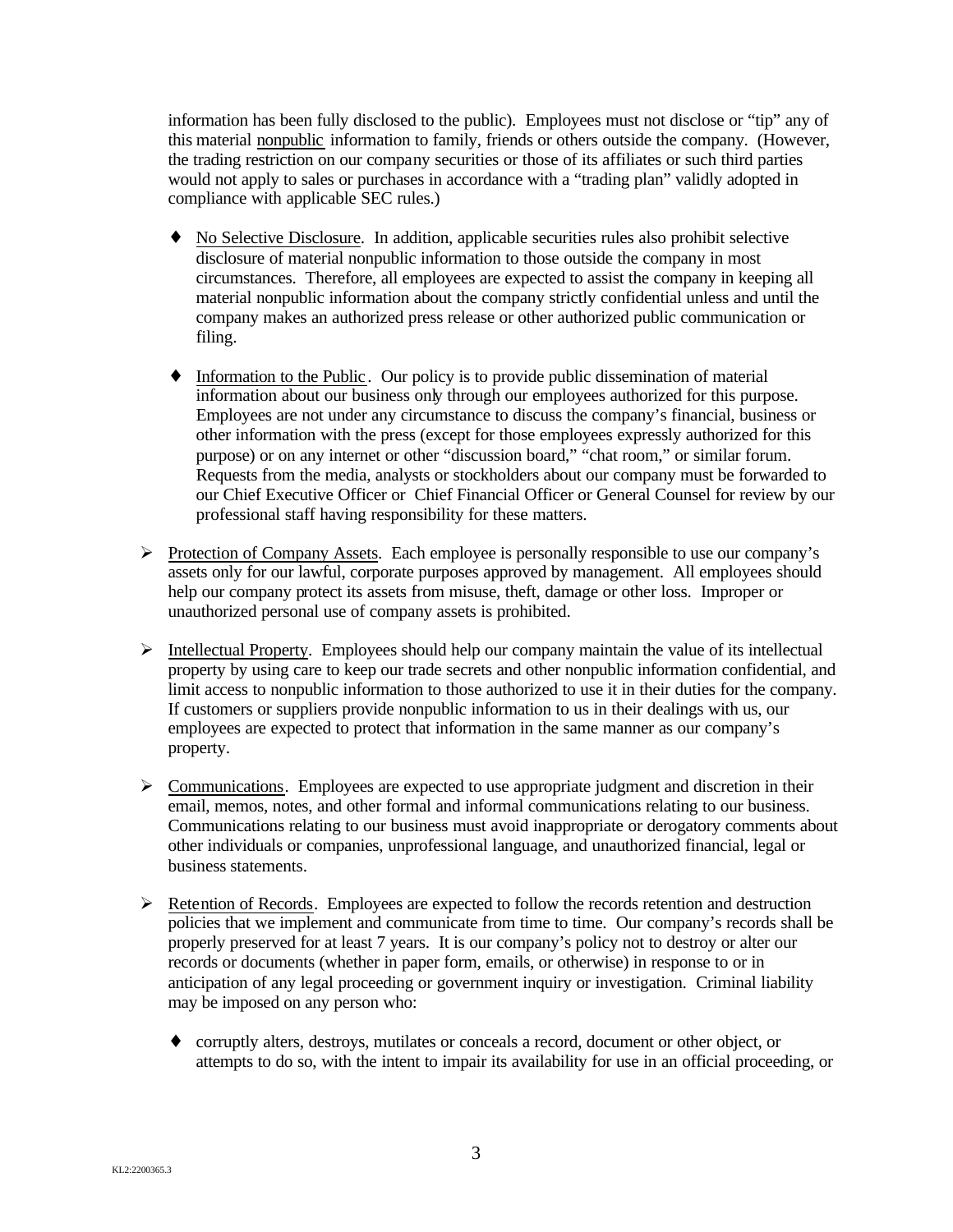♦ knowingly alters, covers up, falsifies or makes a false entry in any record, document or tangible object with the intent to impede or obstruct the investigation or administration of any matter by a federal government agency or bankruptcy court.

# **Our Commitment to Customers and Business Partners**

We are committed to excellence in service and performance for our customers, and building mutually advantageous alliances with our business partners.

- $\triangleright$  Customer Relationships. Our policy is to build lasting relationships with our customers through superior delivery and execution, and honest sales and marketing. We will comply with applicable advertising laws and standards. Our policy also prohibits making false or deceptive statements about our competitors, and giving or accepting kickbacks, bribes, inappropriate gifts and other matters prohibited under the conflict of interest topic in this code.
- $\triangleright$  Protecting Information about Others. We are committed to treating confidential information of our customers and business partners with at least the care we use to protect our own proprietary or confidential information. All employees are expected to use sound judgment in limiting access to confidential information about our customers and business partners to those individuals in our company who need to know this information to carry out their jobs.
- $\triangleright$  Commitment to Quality. Our long term reputation and business viability depend upon our continued maintenance of high quality in the products and services we provide. We are committed to deliver our products and services only in accordance with the documentation, safety, quality control, and other procedures we maintain from time to time.
- $\triangleright$  Special Concerns with Government Customers. Special legal and contracting rules usually apply to the dealings of our company with domestic and foreign government agencies. Many national, state or other local government agencies impose bidding or procurement requirements, special billing and accounting rules, and restrictions on subcontractors or agents we may engage. Domestic or foreign laws or regulations may also impose strict limits on any kind of benefits or gifts offered to officials, including limitations on hiring former government officials or their family members. Our employees who deal with domestic or foreign government agencies are expected to know the laws applicable to these business activities, and to use sound judgment to avoid any violations of the letter or spirit of the laws prohibiting corrupt practices in connection with government contracting.
- $\triangleright$  Suppliers. Our contracts with suppliers of products and services to us are to be based exclusively on the best interests of our company and its business, reflect a fair price for the deliverables provided to us, and documented in accordance with appropriate approval, contracting and internal control procedures.
- $\triangleright$  Business with Third Parties. We expect that our consultants, agents, resellers, distributors, subcontractors, and other business partners will adhere to lawful and ethical business practices. It is important to our company's reputation that we avoid doing business with companies which violate applicable laws or have reputations which could harm our business. Our policy prohibits engaging agents or other third parties to do indirectly what we as a company should not do under our own policies outlined in this code.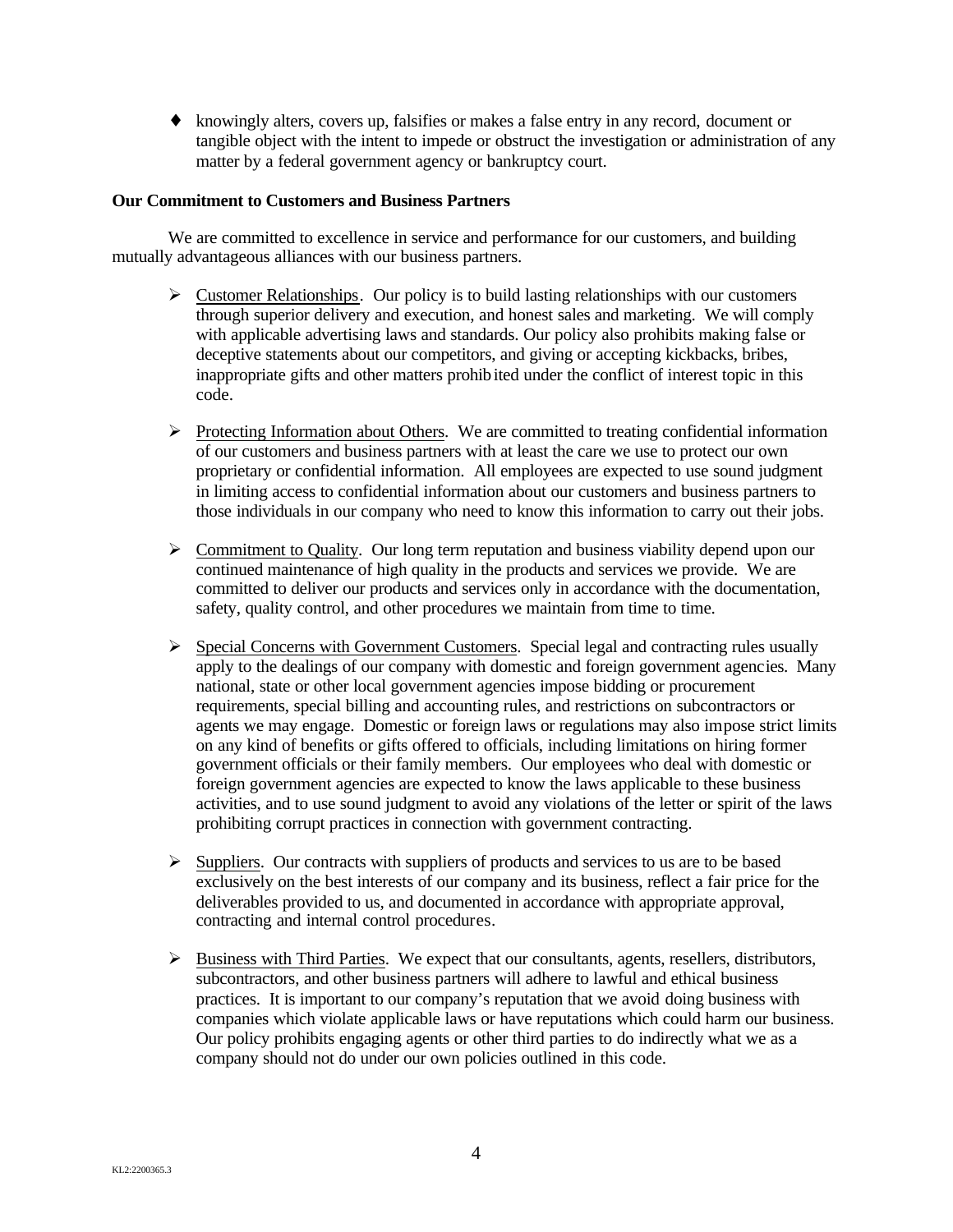### **Our Commitment to Each Other**

We expect each employee to promote a positive working environment for all.

- $\triangleright$  Respect for Our Employees. Our company's employment decisions will be based on reasons related to our business, such as job performance, individual skills and talents, and other businessrelated factors. Our company policy requires adherence to all national, state or other local employment laws. Our company policy prohibits discrimination in any aspect of employment based on race, color, religion, sex, sexual preference, marital status, national origin, disability or age, within the meaning of applicable laws.
- $\triangleright$  Abusive or Harassing Conduct Prohibited. Our company policy prohibits abusive or harassing conduct by our employees toward others, such as unwelcome sexual advances, comments based on ethnic, religious or racial aspects, or other non-business, personal comments or conduct which make others uncomfortable in their employment with us. Our company's policy is to provide to its employees of both genders with a protective and pleasant work environment free from harassment, sexual or otherwise and to prevent harmful exploitation of authority and to promote gender equality at work. We encourage employees to report harassment or other inappropriate conduct as soon as it occurs. Sexual Harassment impinges upon a person's dignity, privacy, equality between the sexes, the work relationship and its environment and contradicts our company's policy. In addition to harm caused to the work environment, sexual harassment is a criminal offense. Employees are required to adhere to our company's policy in this matter as prescribed by the prevailing laws and regulations.
- $\triangleright$  Health and Safety. We expect all employees to help us to maintain a healthy, hygienic and safe working environment and to report promptly any unsafe or hazardous conditions or materials, injuries, and accidents connected with our business. Our company is committed to adhering to safety laws and regulations including fire protection and laws and regulations which promote cleanliness and hygiene in the workplace. Employees must not work under the influence of any substances that would impair the safety of others. All threats or acts of physical violence or intimidation are prohibited.

### **Competition**

We are committed to compete effectively, but lawfully, in our business markets.

- $\triangleright$  Compliance with Antitrust Laws. Our company and its employees must comply with the antitrust and unfair competition laws of the countries in which our company engages in business. These laws vary by country and can be complex. Employees having roles which may implicate antitrust laws are responsible for knowing the laws that apply to their business activities, and should speak to our General Counsel if any questions arise. Generally, these laws prohibit or regulate merger and acquisitions, attempts to monopolize or otherwise restrain trade, selling products below cost, price fixing or other agreements with competitors that would divide or allocate customers or otherwise harm customers, "tying" arrangements that require a customer who wishes to buy a given product to buy other products or services, artificially maintaining prices, and certain other restrictive agreements or arrangements. Our employees must not exchange nonpublic sales information with competitors.
- $\triangleright$  Fair Methods of Competition. Our company is committed to competition on a lawful and ethical basis. Our employees must not use improper or illegal means of gaining competitive information that is confidential or proprietary information owned by others. Our employees must not use or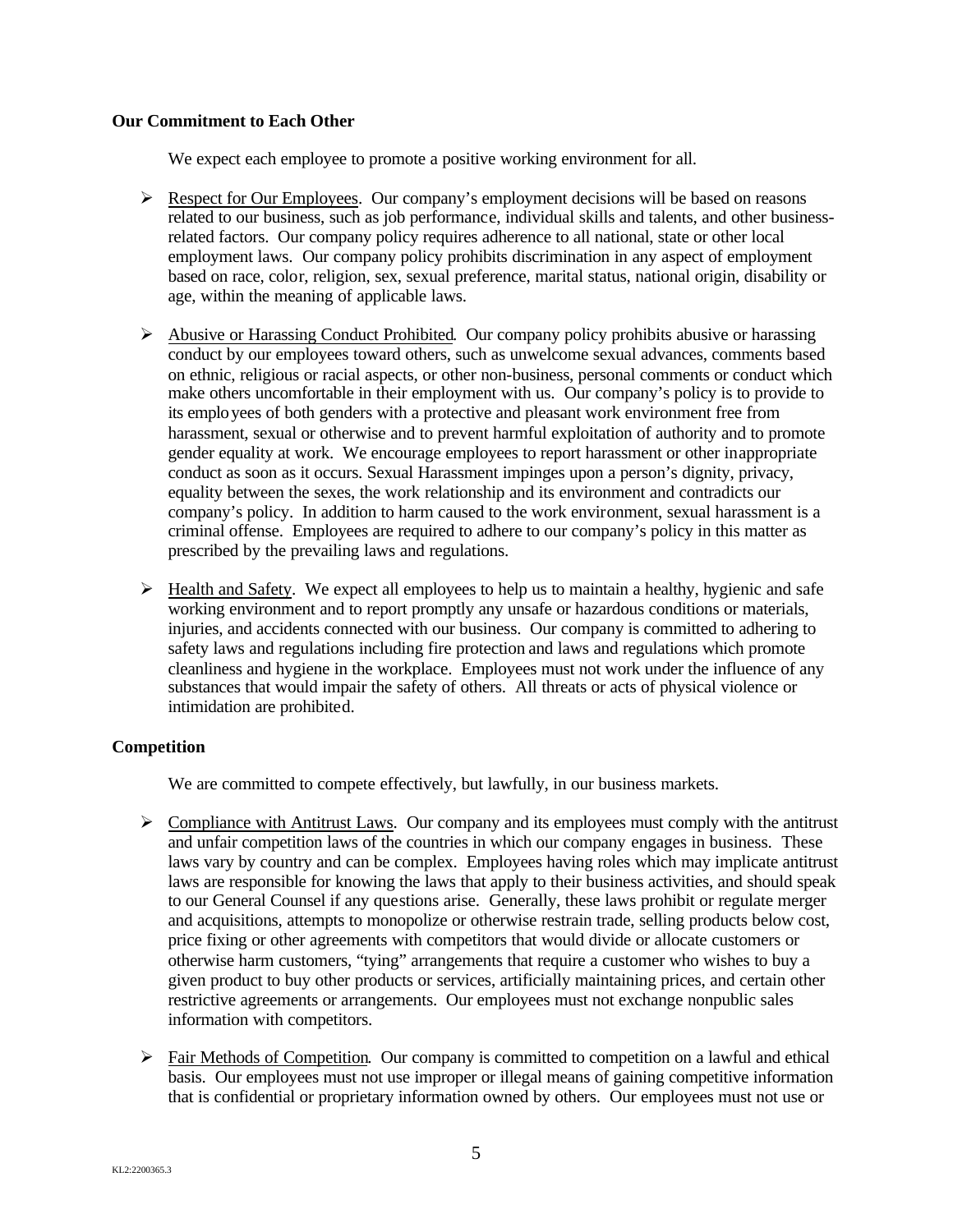disclose confidential or proprietary information which they may have from past employment with other employers.

#### **Conflicts of Interest**

We expect all of our employees to avoid allowing their private interests to interfere, or appear to interfere, with the interests of our company as a whole.

- $\triangleright$  Generally. Employees are expected to make or participate in business decisions and actions in the course of their employment with us based on the best interests of our company as a whole, and not based on personal relationships or benefits. Although some general guidelines are provided in this code, our employees are expected to apply sound judgment to avoid conflicts of interest that could negatively affect our company or its business, whether or not we have specific rules for that particular situation. Employees are expected to disclose to us any situations that may involve inappropriate or improper conflicts of interests affecting them personally or affecting other employees or those with whom we do business, as described under "How to Report Your Concerns."
- ÿ Business Referrals. No employee of our company may personally attempt to give or steer our company's business transactions to companies in which a family relative or personal friend has a financial or other interest unless such transaction has been disclosed to our General Counsel and the appropriate approvals of our company have been obtained.
- ÿ Personal Investments. Generally, our employees must avoid investments in our company's affiliates or other companies with which our company does business if these investments could create the fact or appearance of a conflict of interest unless such investments received the appropriate approvals of our company. Investing in relatively small positions of publicly traded securities of other companies is generally not prohibited so long as there is no violation of our company policy relating to trading while in possession of material nonpublic information about other companies. Any proposed personal investments by employees in our company's affiliates or other companies with which our company does business should be notified in advance to our General Counsel who shall advise on the appropria te approvals, if any, required in such circumstances.
- $\triangleright$  Corporate Opportunities. Employees must also refrain from purchasing property or otherwise taking for themselves personally a business opportunity that they learn about through their employment with us or use of our company's information.
- $\triangleright$  Prohibited Competition. Employees may not compete with us during the term of their employment, and may not initiate any steps to compete with us while still employed by our company.
- $\triangleright$  Outside Compensation and Activities. While employed by us, our employees must not work for or seek or accept personal payments from any customer, supplier, competitor, distributor, reseller, or other business partner of our company, except as approved in writing by an authorized officer or manager of our company. Trade secrets and other nonpublic know-how and information learned at our company must not be used in activities outside our company or in other ways that could harm our business.
- $\triangleright$  Outside Board Service. Employees are required to obtain prior written authorization from our company for service as a director, general partner, manager, officer or similar position with any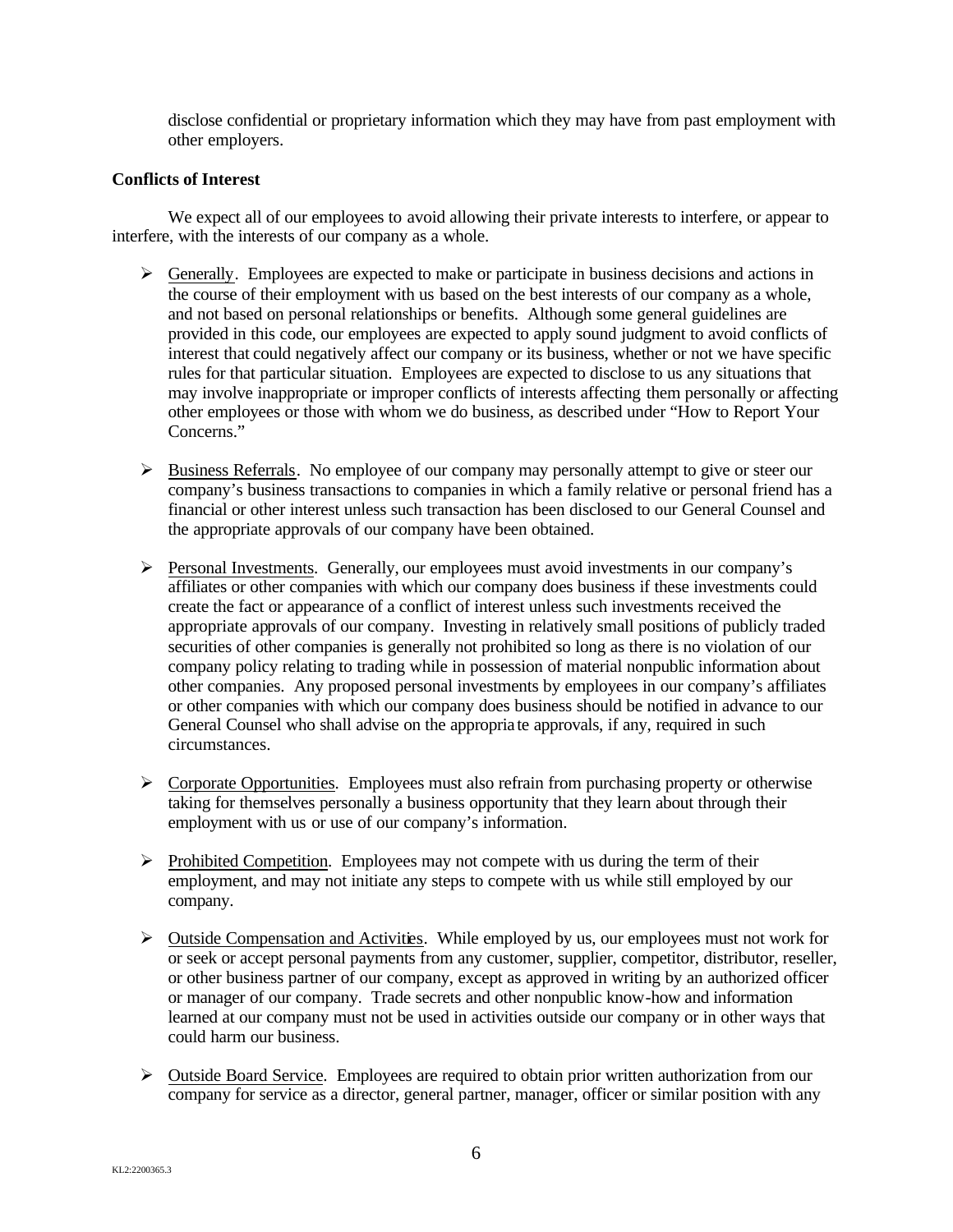privately-held or public business entity or as an appointee to any kind of governmental or quasigovernmental agency or body. Service solely as a director or trustee of nonprofit corporations engaged in charitable activities does not require approval unless that activity could involve improper conflicts of interest.

- $\triangleright$  Gifts and Gratuities. Our employees must not seek or accept gifts or gratuities in the form of services or other items of value from our customers, other business partners or other parties with whom our company contracts. Our employees must not offer or give anything of value that could be or appear to be a bribe or otherwise illegal payment. These prohibitions do not apply to items of truly nominal value such as generally free promotional items, assuming these items are not otherwise prohibited by applicable law or custom. Employees should never accept anything that would appear to create a conflict of interest. In the unusual situation where refusal to accept a true gift might hurt our business, be sure to consult the appropriate officer or manager of our company concerning the proper means of resolving the situation.
- $\triangleright$  Business Entertainment. Employees shall adhere to our company's policies with respect to costs of entertainment issued from time to time. Extending or accepting invitations to reasonable meal, public event and similar business activities incurred for bona fide business purposes is generally acceptable, assuming the costs are not disproportionate to the business purpose and otherwise do not create the fact or appearance of a conflict of interest. Attending entertainment events which may appear contrary to professional standards of conduct should be avoided.
- $\triangleright$  Travel. Employees are expected to comply with our company's travel policies in effect from time to time. We expect that all travel-related expenses must be used, accurately reported and recorded in compliance with these policies. If these expenses are to be paid by a customer or other business partner of ours, or if you wish to pay the expenses of your customer or other business contact, or any representative of a government agency, travelling to our location, your manager or a company officer must approve these in advance.
- $\triangleright$  Other Corporate Policies. In addition to the above, employees are expected to comply with our company's other corporate policies in effect from time.

### **Legal Compliance Generally**

We expect our employees to be committed to pro-active compliance with all applicable laws and regulations affecting our company and its business. In addition to the laws referred to elsewhere in this code:

- $\triangleright$  General Standard of Compliance. Our employees must comply with all applicable laws and regulations and national and local governmental authority rules and procedures in every location in which we conduct our business. Competitive factors, personal goals, and pressure from supervisors, customers or others shall never be an acceptable excuse for violating applicable laws.
- ÿ Prohibited Corrupt Practices. Our company must comply with anti-corruption laws that apply wherever we do business. Our employees and agents must not directly or indirectly offer or make a corrupt payment to any domestic or foreign government officials or employees of enterprises owned or controlled by a government agency. Our employees must not engage in any form of fraud, including but not limited to embezzlement, theft, hiding or misuse of company assets, or falsification of records.